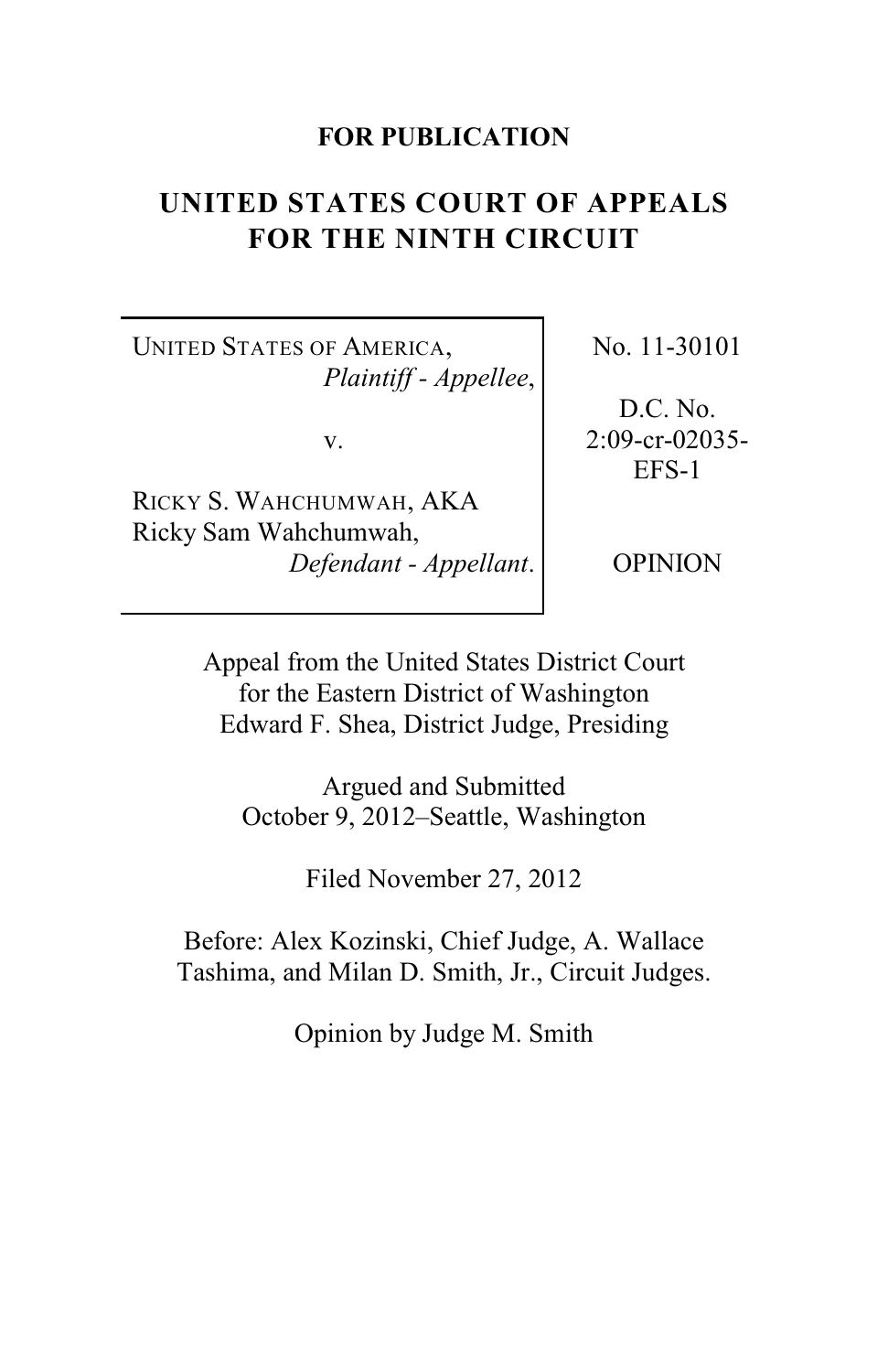# **SUMMARY \***

#### **Criminal Law**

The panel affirmed in part and reversed in part a criminal judgment in a case in which a jury convicted the defendant of offenses relating to the sale of eagle parts.

The panel held that an undercover agent's warrantless use of a concealed audio-video device in a home into which he has been invited by a suspect does not violate the Fourth Amendment.

The panel held that Count 2 charging the defendant with offering to sell Golden Eagle tails, in violation of the Bald and Golden Eagle Protection Act, and Count 3 charging the defendant with the subsequent sale of a Golden Eagle tail, in violation of the Lacey Act, are multiplicitous because the offer to sell is a lesser included offense. The panel held that Count 4 charging the defendant with offering to sell a pair of eagle plumes from a collection of plumes and Count 5 charging him with the subsequent sale of a pair of plumes, both premised on a violation of the Bald and Golden Eagle Protection Act, are likewise multiplicitous.

The panel rejected the defendant's objection to the admission of certain photographs of eagles and other bird parts under Fed. R. Evid. 403.

This summary constitutes no part of the opinion of the court. It has **\*** been prepared by court staff for the convenience of the reader.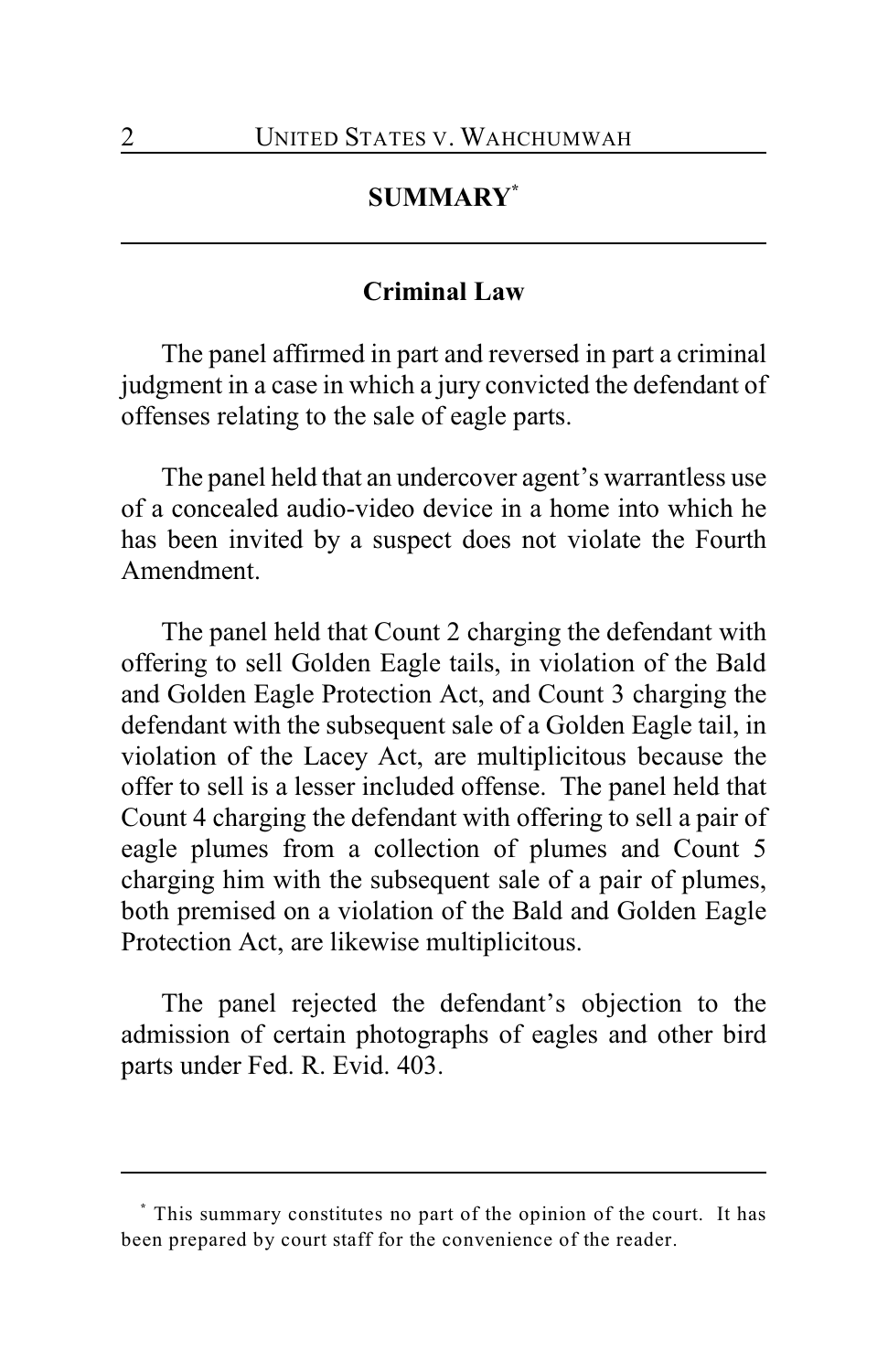The panel held that the district court did not err under the Confrontation Clause by permitting officers to testify to receiving complaints from unnamed tribal members that the defendant was selling eagle parts, when the complaints were offered not to prove that the defendant was selling eagle parts, but merely to explain why federal agents began investigating him.

# **COUNSEL**

Robert M. Seines, Liberty Lake, Washington, for Defendant-Appellant.

Michael C. Ormsby, United States Attorney, and Timothy J. Ohms, Assistant United States Attorney (argued), United States Attorney's Office for the Eastern District of Washington, Spokane, Washington; Katherine Wade Hazard, Environmental and Natural Resources Division, United States Department of Justice, Washington, D.C., for Plaintiff-Appellee.

Hanni M. Fakhoury, Amicus Curiae, Electronic Frontier Foundation, San Francisco, California.

## **OPINION**

M. SMITH, Circuit Judge:

Defendant-Appellant Ricky Wahchumwah appeals his jury conviction for offenses relating to the sale of eagle parts. He contends that his Fourth Amendment rights were violated when an undercover agent used a concealed audio-video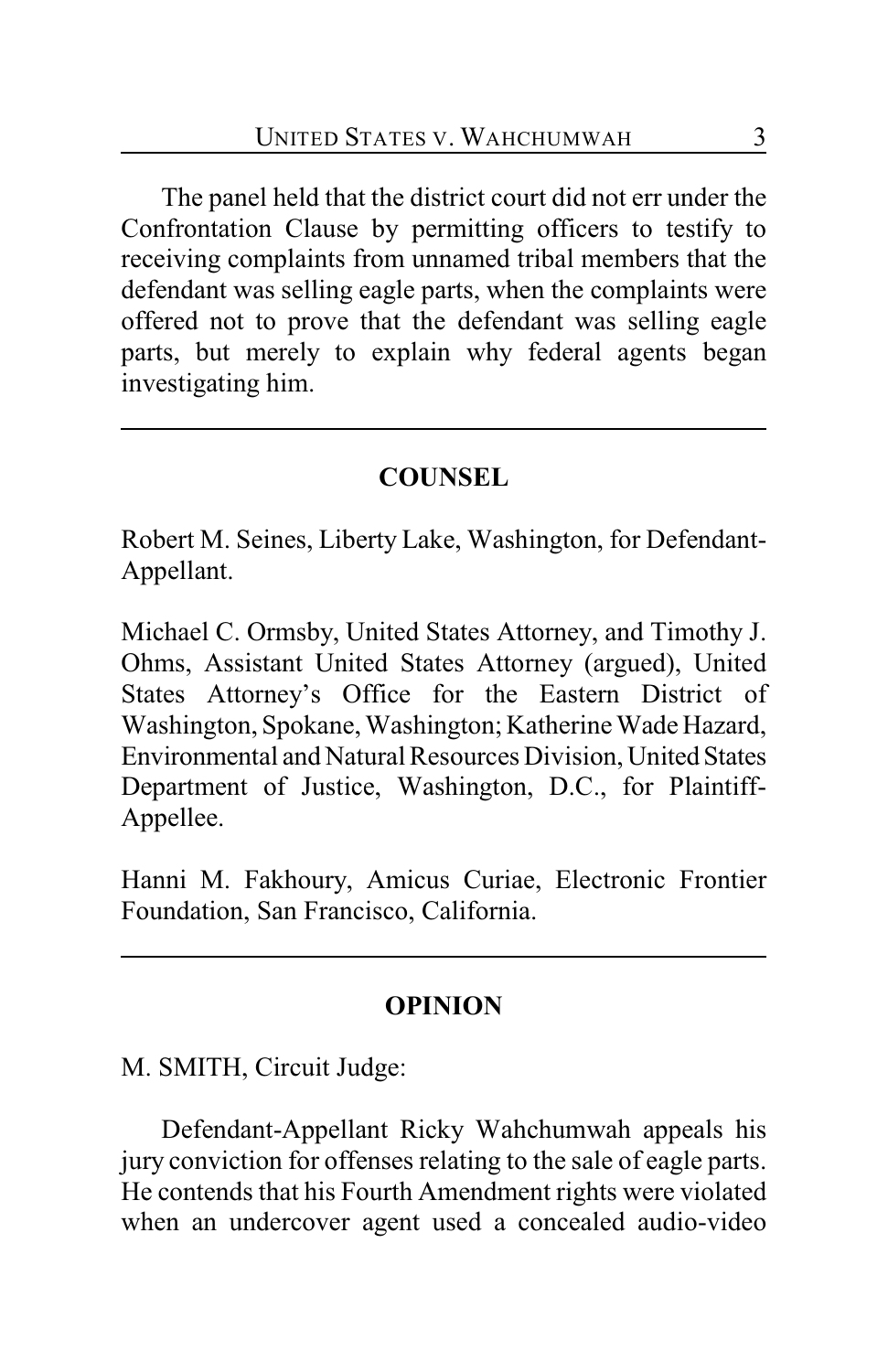device to record an illegal transaction Wahchumwah conducted in his home. We reject this argument because the Fourth Amendment's protection does not extend to information that a person voluntarily exposes to a government agent, including an undercover agent. *See Hoffa v. United States*, 385 U.S. 293, 302 (1966). We also reject Wahchumwah's Confrontation Clause challenge, and his objection to the admission of certain photographs of eagles and other bird parts at his trial under Federal Rule of Evidence 403. However, we reverse Wahchumwah's conviction on Counts 2 or 3 and Counts 4 or 5 because those counts are multiplicitous. **1**

## **FACTUAL AND PROCEDURAL BACKGROUND**

United States Fish and Wildlife Service agents began an undercover investigation of Wahchumwah based on anonymous complaints that he was selling eagle parts. As part of this investigation, Special Agent Robert Romero began developing a rapport with Wahchumwah in April 2008, at a powwow in Missoula, Montana. Romero claimed to have an interest in eagle feathers, and showed Wahchumwah a Golden Eagle tail he had brought with him. Later that evening, Romero bought a set of eagle wings from Wahchumwah for \$400.

The following month, Romero sent Wahchumwah a text message asking if Wahchumwah had any immature Golden Eagle tail feathers. Wahchumwah responded in the affirmative, and sent Romero photos depicting three Golden

<sup>&</sup>lt;sup>1</sup> The claims of Victoria Jim, Wahchumwah's co-defendant, are addressed in a memorandum disposition filed contemporaneously with this opinion.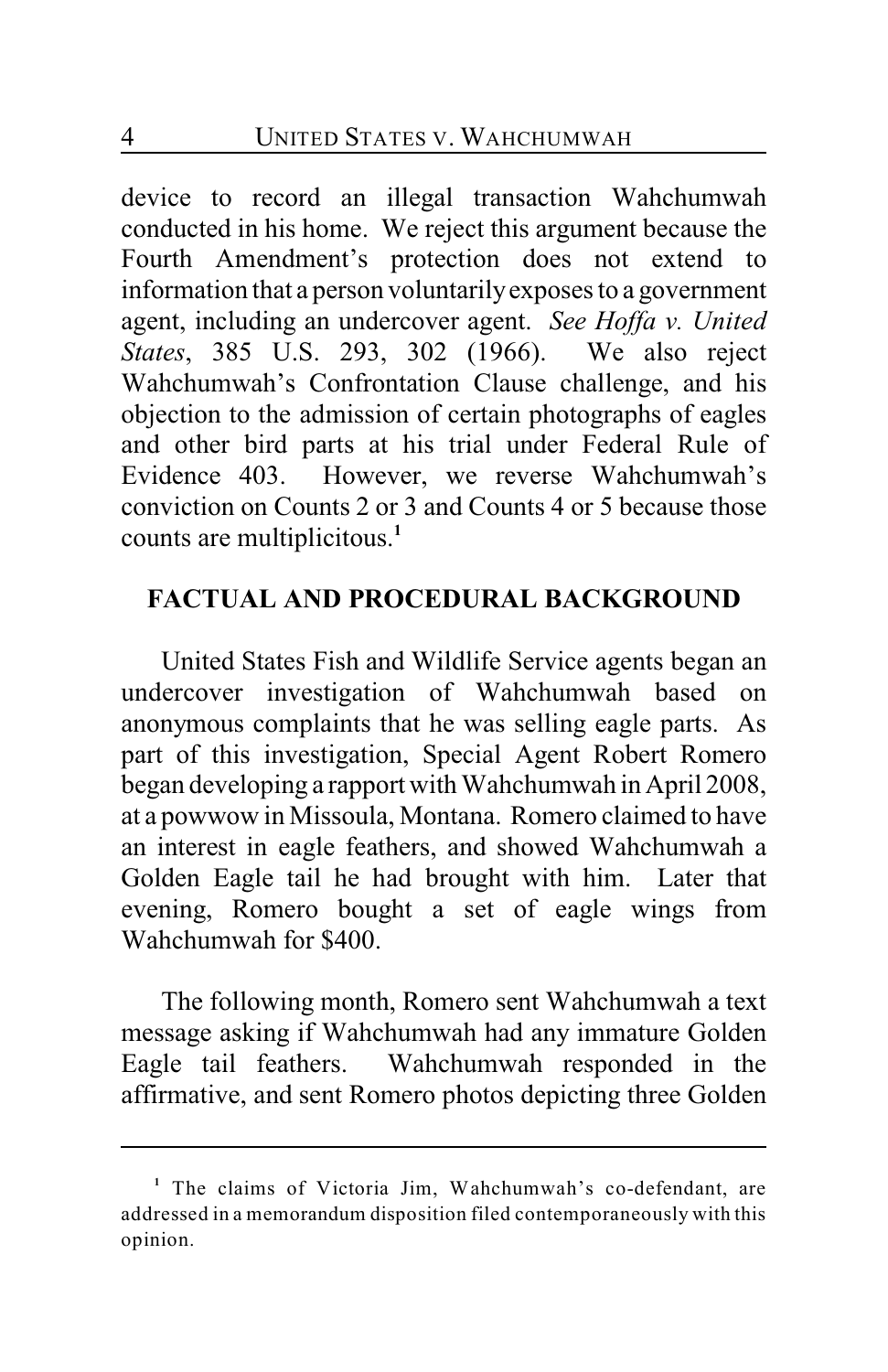Eagle tails. The exchange culminated in Romero's purchasing a Golden Eagle tail from Wahchumwah.

On October 7, 2008, Romero sent Wahchumwah a text message stating that he would be visiting family who lived near Wahchumwah the following week and would like to stop by Wahchumwah's home. Wahchumwah agreed, and a week later Romero visited Wahchumwah in his residence wearing a concealed audio-video recording device. During the visit, Wahchumwah showed Romero a blue spiral notebook containing a number of eagle plumes. Romero examined the plumes and purchased a pair for \$100. During the visit, Wahchumwah mentioned to Romero that Wahchumwah had previously bought eagle tails from a friend.

On March 11, 2009, a team of Fish and Wildlife Service agents executed a search warrant on Wahchumwah's home and its outbuildings. Wahchumwah was arrested.

Count 1 of the Superseding Indictment charged Wahchumwah with conspiracy in violation of 18 U.S.C. § 371. Count 2 charged him with offering to sell Golden Eagle tails in violation of the Bald and Golden Eagle Protection Act, 16 U.S.C § 668(a). Count 3 charged Wahchumwah with the sale of a Golden Eagle tail in violation of the Lacey Act, 16 U.S.C.  $\S$ § 3372(a)(1) and  $3373(d)(1)(B)$ . Both Counts 4 and 5 charged him with violating the Bald and Golden Eagle Protection Act, 16 U.S.C. § 668(a)—Count 4 for offering to sell eagle plumes and Count 5 for the subsequent sale of the plumes.

The jury ultimately convicted Wahchumwah on all counts, and the district court sentenced him to 30 days in prison, followed by two years of supervised release.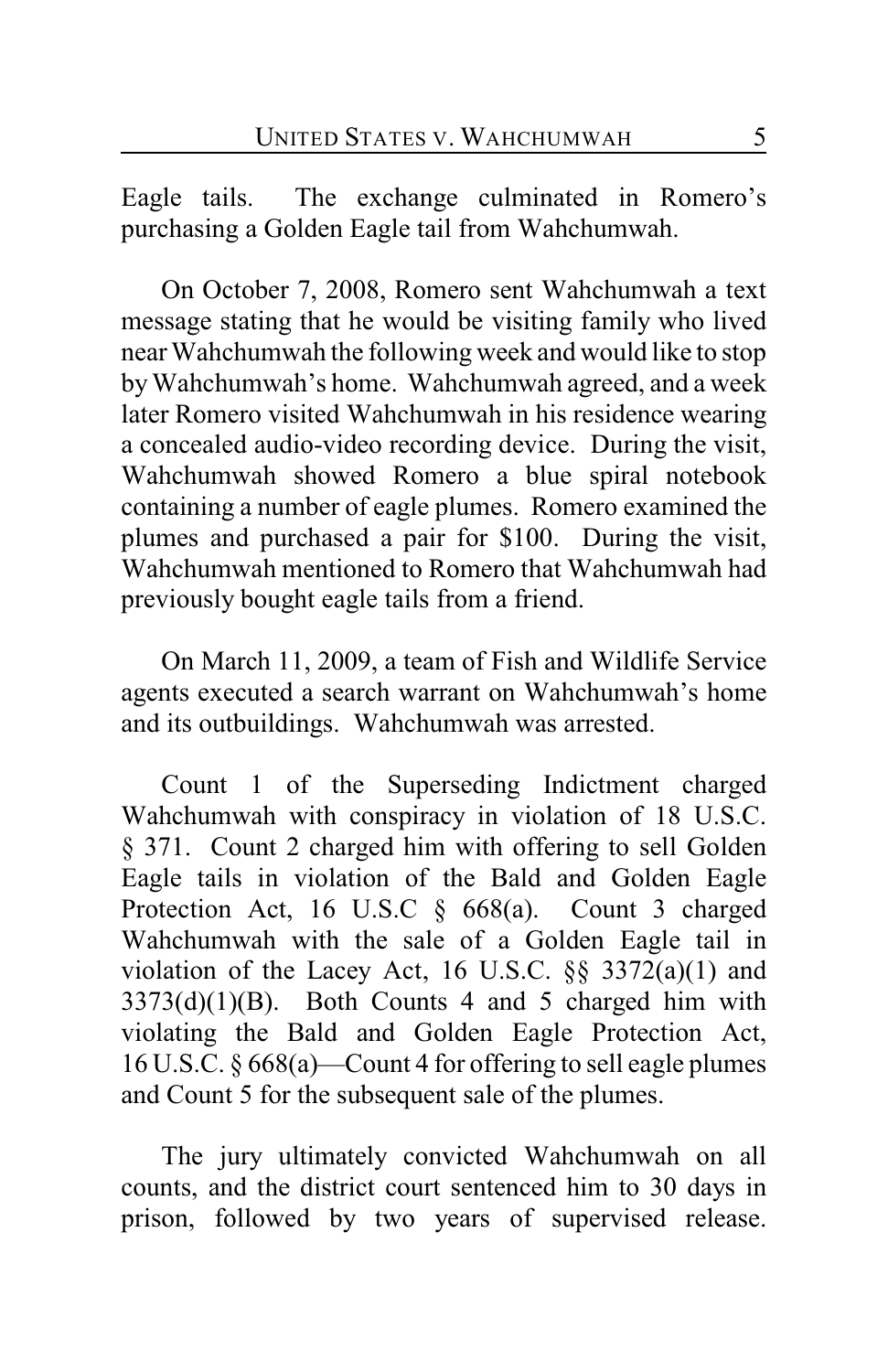Wahchumwah timely appealed his conviction. We have jurisdiction under 28 U.S.C. § 1291.

#### **STANDARDS OF REVIEW**

We review de novo the district court's decision regarding Wahchumwah's claim that the audio-video recording violated his Fourth Amendment rights. *United States v. Nerber*, 222 F.3d 597, 599 (9th Cir. 2000). We similarly review Wahchumwah's claims of multiplicity de novo. *United States v. McKittrick*, 142 F.3d 1170, 1176 (9th Cir. 1998).

We review the district court's denial of Wahchumwah's motion in limine regarding the admission at his trial of eagle photographs and photographs of other migratory birds, for abuse of discretion. *United States v. Merino-Balderrama*, 146 F.3d 758, 761 (9th Cir. 1998).

Finally, we review Wahchumwah's Confrontation Clause claim de novo, subject to harmless error analysis. *United States v. Bridgeforth*, 441 F.3d 864, 868 (9th Cir. 2006).

#### **DISCUSSION**

# **1. The Fourth Amendment and audio-video recordings**

Wahchumwah contends that the warrantless audio-video recording of an illicit sales transaction inside his home by Special Agent Romero violated his Fourth Amendment rights.

"Our Fourth Amendment analysis . . . ask[s] whether the individual . . . has exhibited an actual expectation of privacy . . . [and] whether the individual's expectation of privacy is 'one that society is prepared to recognize as reasonable.'"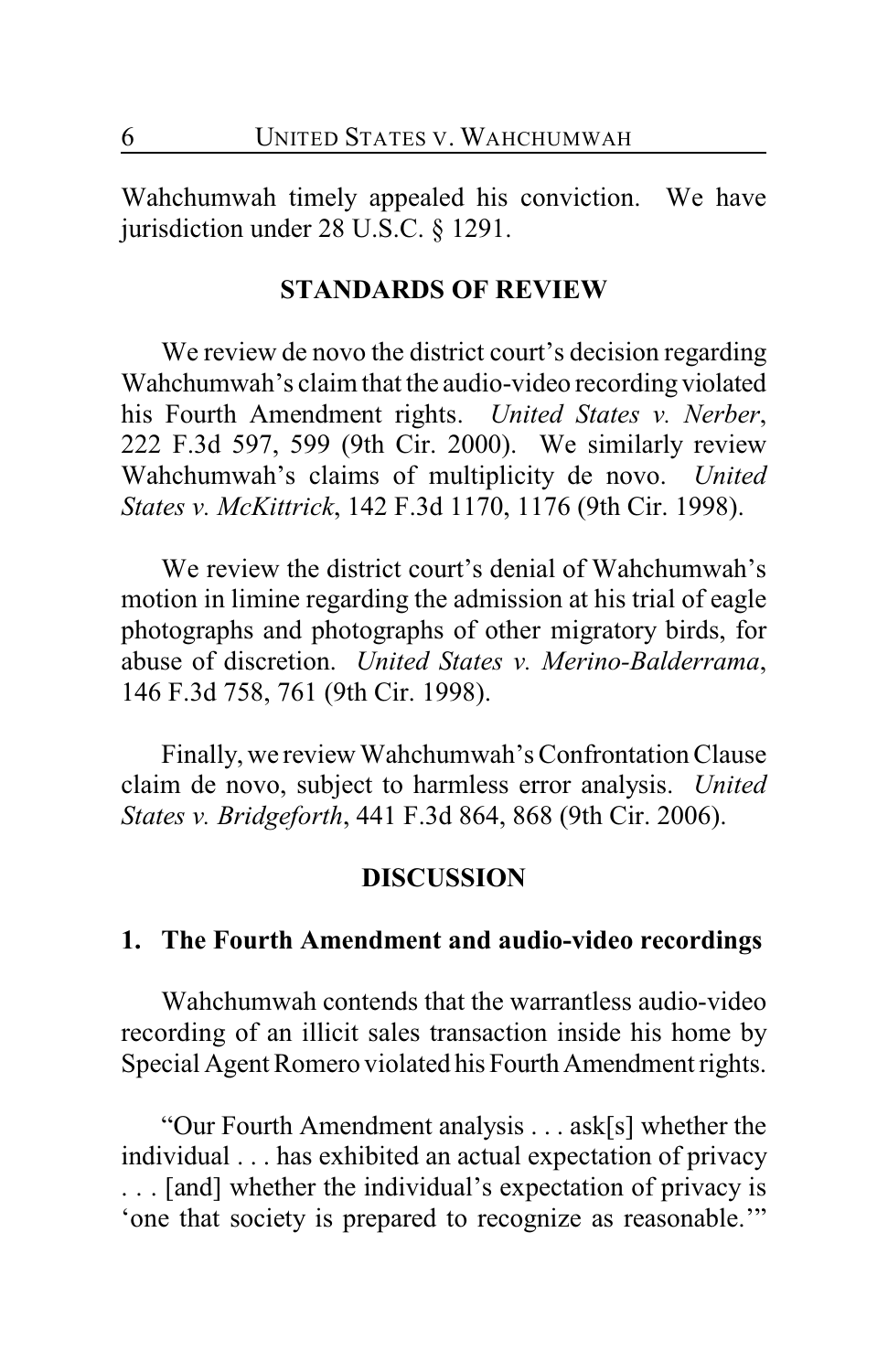*Bond v. United States*, 529 U.S. 334, 338 (2000) (quoting *Smith v. Maryland*, 442 U.S. 735, 740 (1979)). However, that expectation of privacy does not extend to "[w]hat a person knowingly exposes to the public, even in his own home or office." *Katz v. United States*, 389 U.S. 347, 351 (1967) (citations omitted).

The Supreme Court has also determined that a defendant generally has no privacy interest in that which he voluntarily reveals to a government agent. *Hoffa*, 385 U.S. at 300–02. A government agent may also make an audio recording of a suspect's statements, and those audio recordings, made with the consent of the government agent, do not require a warrant.  *United States v. White*, 401 U.S. 745, 749–51 (1971) (plurality opinion); *see also* 18 U.S.C. § 2511(2)(c) (expressly authorizing audio recordings with one party's consent).

We are not the first circuit to address the Fourth Amendment implications of an undercover government agent using an audio-video device to collect evidence in a home. In *United States v. Brathwaite*, 458 F.3d 376, 380–81 (5th Cir. 2006), the Fifth Circuit held that a confidential informant's use of a hidden audio-video device to record meetings at the defendant's residence was not a "search" within the meaning of the Fourth Amendment. *See also United States v. Davis*, 326 F.3d 361, 366 (2d Cir. 2003) (same); *United States v. Lee*, 359 F.3d 194, 199, 203 (3d Cir. 2004) (use of an audiovideo recording device in the defendant's hotel room did not violate the Fourth Amendment, while consenting informant, who had rented the room for the defendant, was present).

We are persuaded that it is not "constitutionally relevant" whether an informant utilizes an audio-video device, rather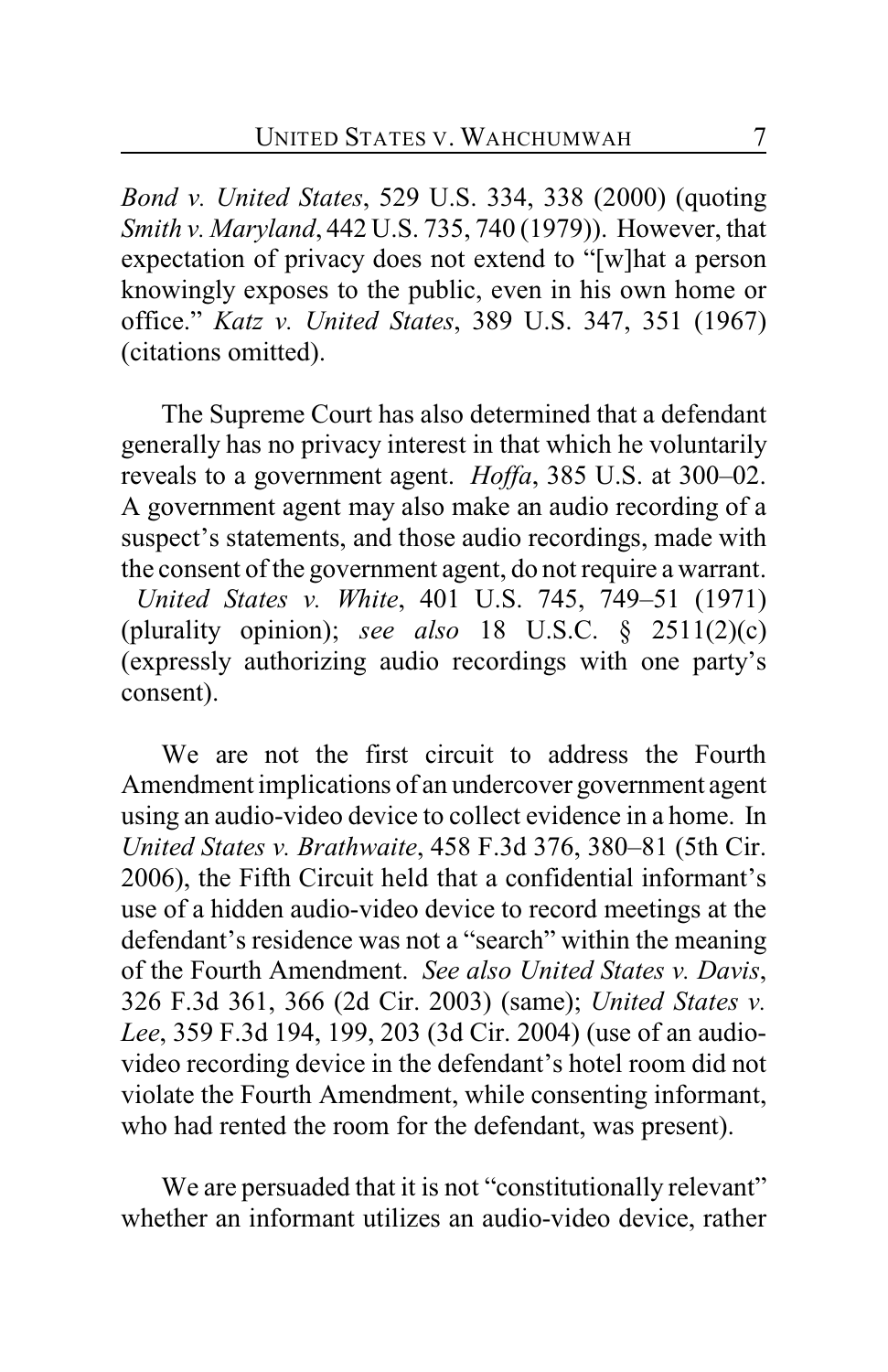than merely an audio recording device, to record activities occurring inside a home, into which the informer has been invited. *Brathwaite*, 458 F.3d at 380. When Wahchumwah invited Agent Romero into his home, he forfeited his expectation of privacy as to those areas that were "knowingly expose[d] to" Agent Romero. *Katz*, 389 U.S. at 351; *see also Davis*, 326 F.3d at 366. Wahchumwah cannot reasonably argue that the recording violates his legitimate privacy interests when it reveals no more than what was already visible to the agent. "If the conduct and revelations of an agent operating without electronic equipment do not invade the defendant's constitutionally justifiable expectations of privacy, neither does a simultaneous recording of the same conversations made by the agent or by others from transmissions received from the agent to whom the defendant is talking and whose trustworthiness the defendant necessarily risks." *White*, 401 U.S. at 751.

Wahchumwah relies on *United States v. Nerber*, 222 F.3d 597 (9th Cir. 2000), where we noted that "we suspect an informant's presence and consent is insufficient to justify the warrantless installation of a hidden video camera in a suspect's home." 222 F.3d at 604 n.5. Wahchumwah's reliance on *Nerber* is unavailing because the dicta in that case addressed the warrantless *installation* of a hidden video camera, where the hidden camera was attached to the suspect's property and could continuously record activities in the suspect's home without the presence of an agent to personally observe what the camera shows. *Id.* at 599. In contrast, Agent Romero did not install any video cameras in Wahchumwah's home and only wore the audio-video device on his own clothing during his visit. Wahchumwah also claims that the buttonhole audio-video device worn by Agent Romero uses technology not generally available to the public,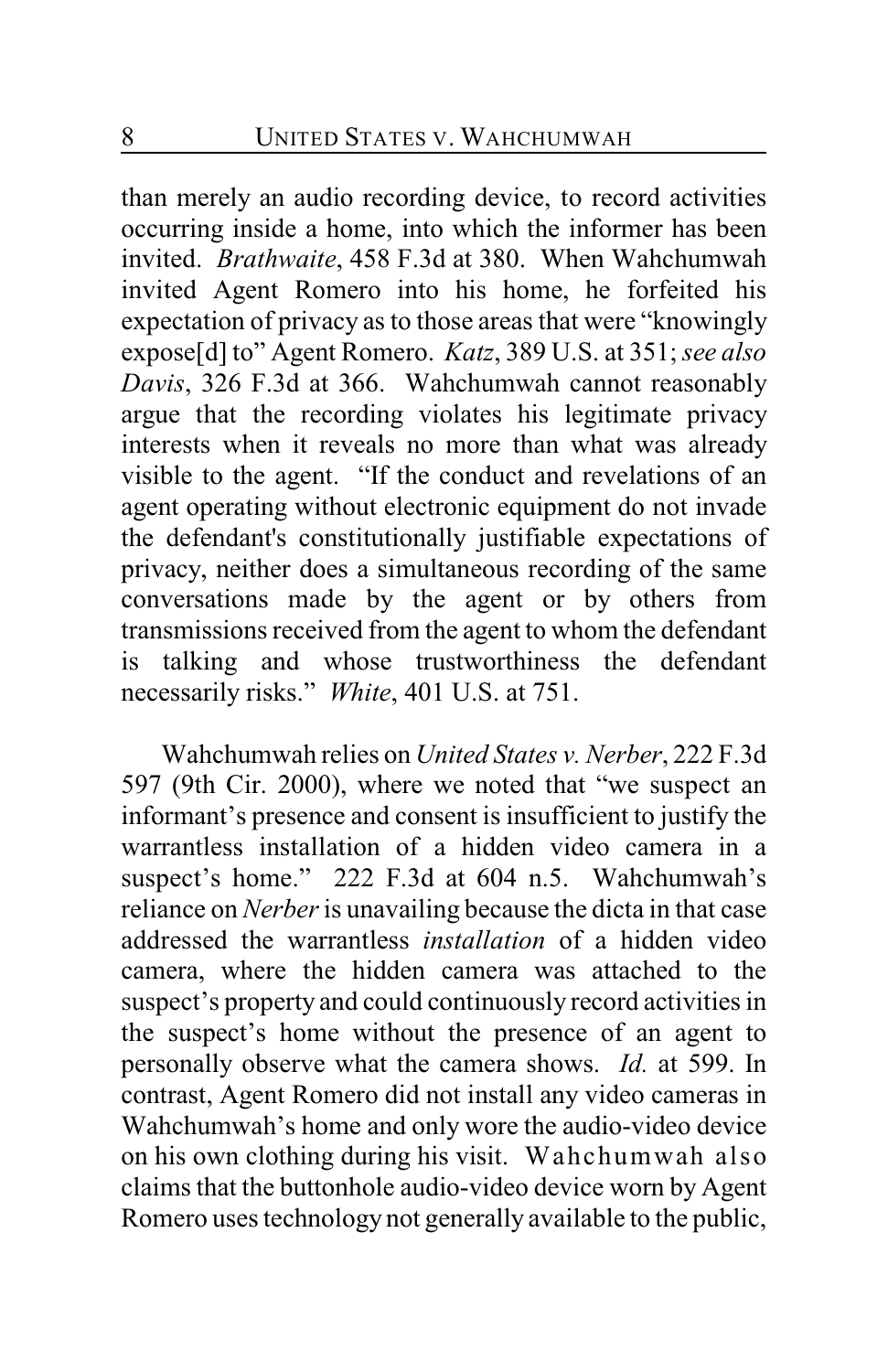and is more intrusive than mere audio surveillance. On this point, Wahchumwah relies on *Kyllo v. United States*, in which the Supreme Court held unconstitutional the warrantless use of a thermal imaging device to gather information from a location outside the suspect's home regarding the interior of that home. 533 U.S. 27, 29 (2001). This case is distinguishable from *Kyllo* because Wahchumwah invited Romero inside his home, voluntarily exposing its contents to Romero, whereas the suspect in *Kyllo* did not invite the government to survey the interior of his home and had no reason to suspect that such an inspection was even possible.

Finally, we reject amicus Electronic Frontier Foundation's contention that the audio-video recording here was similar to the prolonged visual surveillance in *United States v. Jones*, 132 S. Ct. 945 (2012). The *Jones* Court rested its holding on the government's physical trespass on Jones's property, rather than the government's prolonged surveillance. *Id.* at 949. Moreover, the GPS device in *Jones* enabled constant surveillance of a vehicle over a period of twenty-eight days, *id.* at 948, whereas the recording by Agent Romero lasted for only a few hours and for no longer than Romero remained an invited guest in Wahchumwah's home.

We hold that an undercover agent's warrantless use of a concealed audio-video device in a home into which he has been invited by a suspect does not violate the Fourth Amendment. Accordingly, the district court did not err in denying Wahchumwah's motion to suppress the evidence obtained by use of the concealed audio-video device.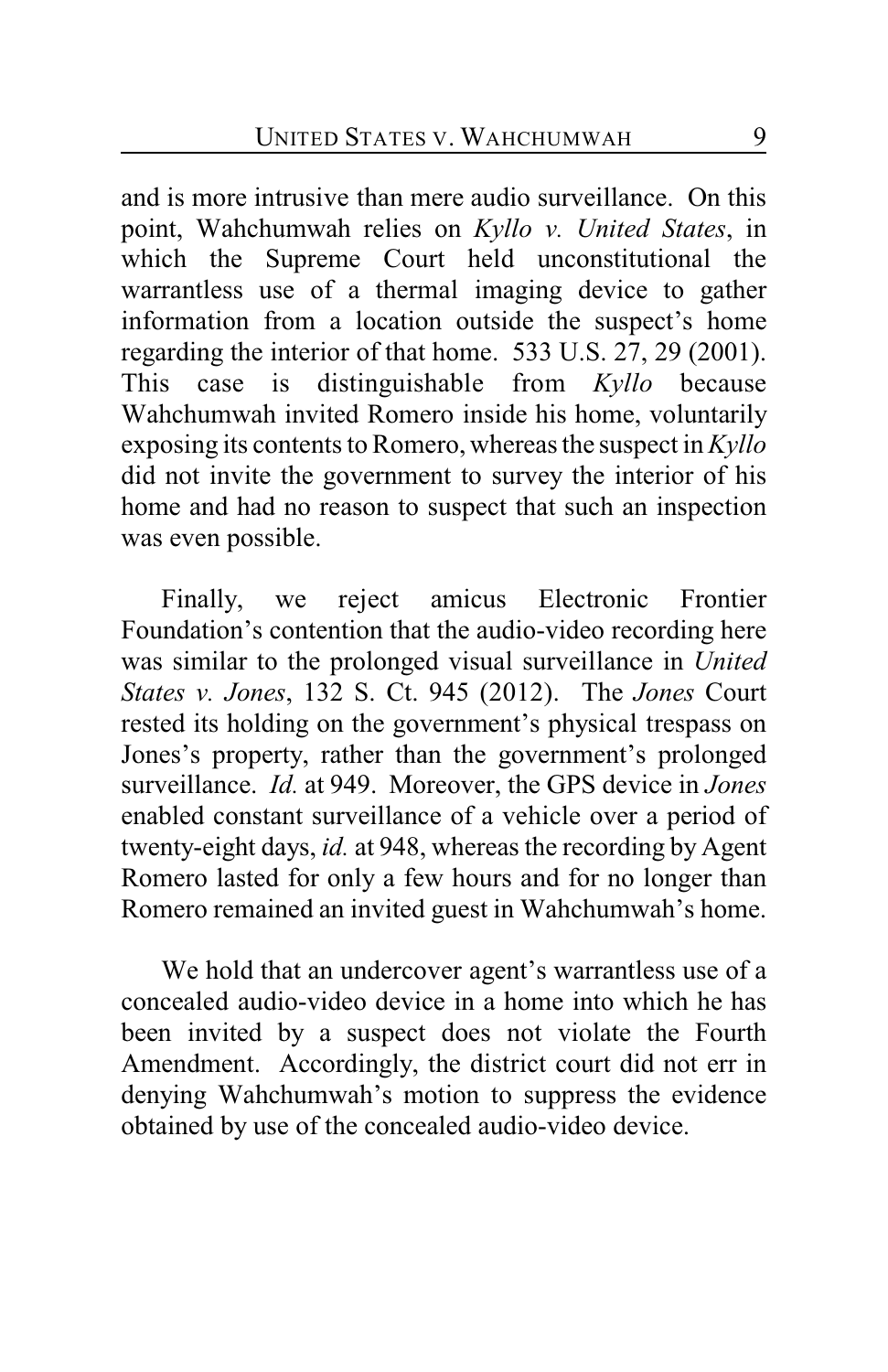#### **2. Multiplicitous counts**

Wahchumwah next asserts that Counts 2 and 3 and Counts 4 and 5 of his indictment are multiplicitous. An indictment is multiplicitous if it charges a single offense in multiple counts. *United States v. Rude*, 88 F.3d 1538, 1546 (9th Cir. 1996).

In order to assess whether the statutory provisions under which Wahchumwah was charged are really one offense, we apply the test articulated in *Blockburger v. United States*, 284 U.S. 299 (1932). Under that test, "where the same act or transaction constitutes a violation of two distinct statutory provisions," we ask "whether each provision requires proof of a fact which the other does not." *United States v. Overton*, 573 F.3d 679, 691 (9th Cir. 2009) (quoting *Blockburger*, 284 U.S. at 304) (internal quotation marks omitted). "If two different criminal statutory provisions . . . punish the same offense or one is a lesser included offense of the other, then conviction under both is presumed to violate congressional intent." *United States v. Davenport*, 519 F.3d 940, 943 (9th Cir. 2008) (citation omitted). "[T]he Court's application of the test focuses on the statutory elements of the offense. If each requires proof of a fact that the other does not, the *Blockburger* test is satisfied, notwithstanding a substantial overlap in the proof offered to establish the crimes." *Albernaz v. United States*, 450 U.S. 333, 338 (1981) (quoting *Iannelli v. United States*, 420 U.S. 770, 785 n.17 (1975)).

#### **A. Counts 2 and 3**

We begin by comparing the text of each statutory provision under which Wahchumwah was charged in Counts 2 and 3. *Davenport*, 519 F.3d at 944. Count 2 charged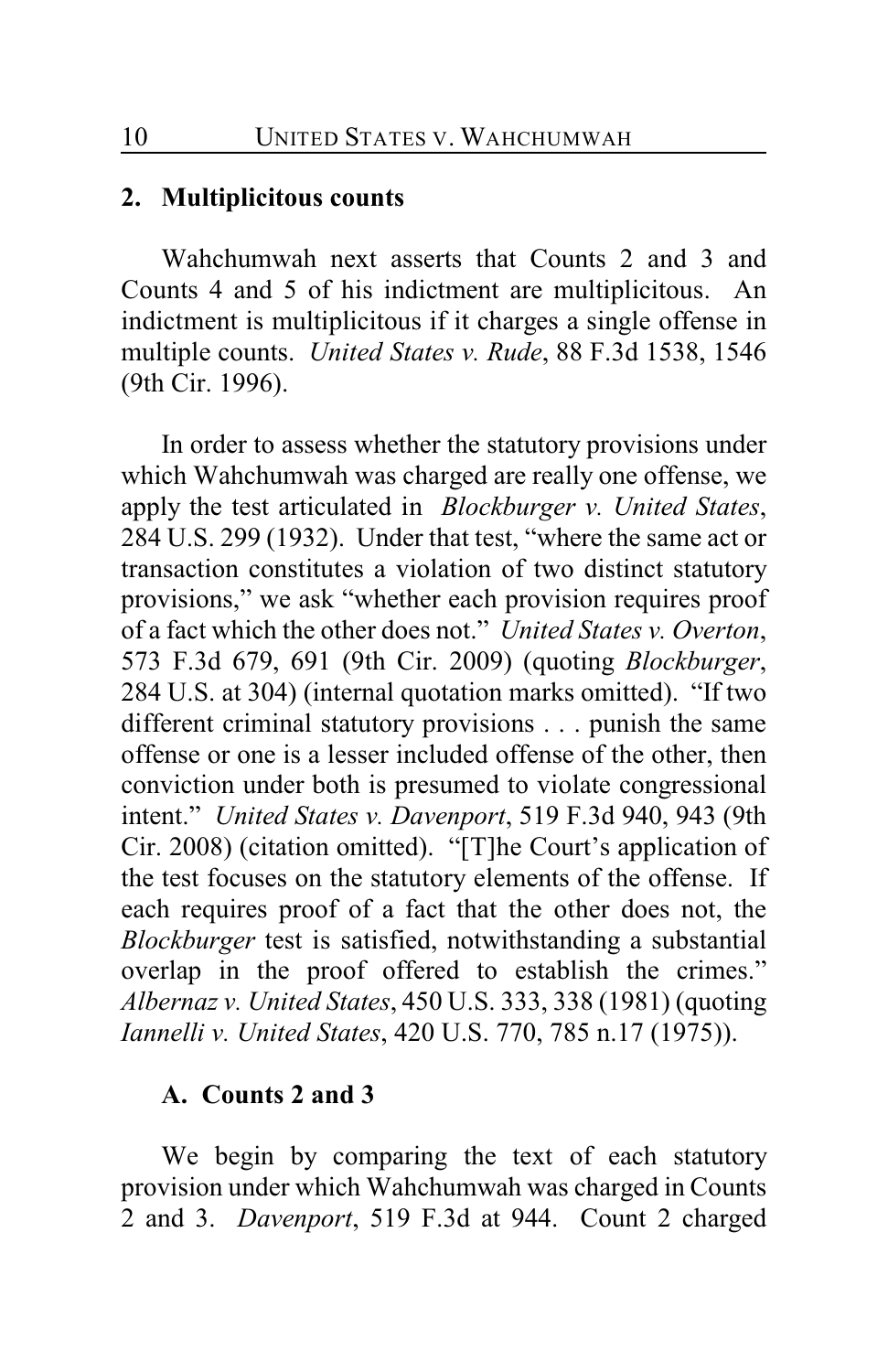Wahchumwah with offering to sell Golden Eagle tails in violation of the Bald and Golden Eagle Protection Act, which provides that an individual shall not knowingly sell or offer to sell any Golden Eagle. 16 U.S.C. § 668(a). Under Count 2, the government must prove that Wahchumwah: (1) knowingly; (2) sold or offered to sell; (3) Golden Eagle tails; (4) without legal permission to do so.

Count 3 of Wahchumwah's indictment charged him with the subsequent sale of a Golden Eagle tail in violation of the Lacey Act, which provides that "[i]t is unlawful for any person to . . . sell . . . any fish or wildlife or plant taken . . . in violation of any law . . . of the United States." 16 U.S.C. § 3372(a)(1). Section 3373(d)(1)(B) of the Lacey Act additionally provides that any person who:

> violates any provision of this chapter . . . by knowingly engaging in conduct that involves the sale or purchase of, the offer of sale or purchase of, or the intent to sell or purchase, fish or wildlife or plants with a market value in excess of \$350, knowing that the fish or wildlife or plants were taken, possessed, transported, or sold in violation of, or in a manner unlawful under, any underlying law, treaty or regulation, shall be fined not more than \$20,000, or imprisoned for not more than five years, or both. Each violation shall be a separate offense . . . [.]

16 U.S.C. § 3373(d)(1)(B). Accordingly, under Count 3, the government must prove that Wahchumwah: (1) knowingly; (2) engaged in conduct that involved the sale or the offer to sell; (3) wildlife; (4) with a market value in excess of \$350;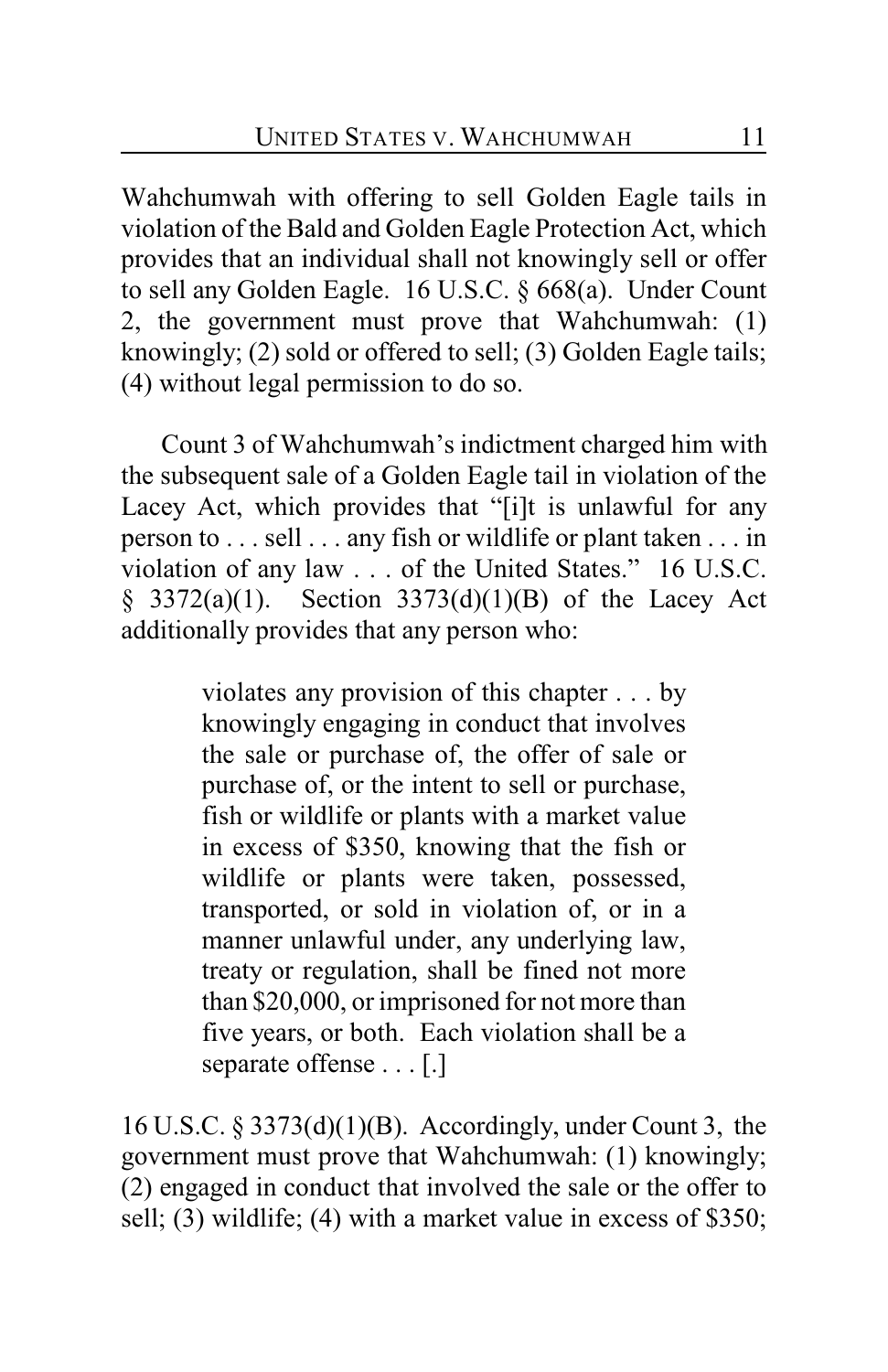(5) knowing that the wildlife was taken in an unlawful manner.

Counts 2 and 3 prohibit the same offense. Both statutes require the knowing sale of a protected species. The Bald and Golden Eagle Protection Act's requirement that an eagle be sold is subsumed under the Lacey Act's requirement that fish, wildlife, or plants be sold.

It is true that Count 3 (the Lacey Act) requires proof of additional facts that Count 2 (the Bald and Golden Eagle Protection Act) does not. For example, the Lacey Act requires that the wildlife have a market value in excess of \$350. *See* 16 U.S.C. § 3373(d)(1)(B). *Blockburger* demands, however, that Count 2 *also* require proof of at least one additional fact that Count 3 does not. *See Blockburger*, 284 U.S. at 304. Here, Count 2 requires proof of the same facts as Count 3, and no additional facts. Wahchumwah's conviction for the sale under Count 3 necessarily includes proof of the elements required for conviction of the offer to sell under Count 2. Thus, the offer to sell is a lesser included offense, and the counts are multiplicitous.

Having concluded that Counts 2 and 3 fail the *Blockburger* test, we next consider whether "congressional intent nonetheless mandates that we uphold the multiplicitous conviction." *Davenport*, 519 F.3d at 946. There is no indication within the text of either statute that Congress intended to authorize multiple punishments for a single sale. The Lacey Act merely provides that "[e]ach violation shall be a separate offense," 16 U.S.C.  $\S$  3373(d)(2), meaning that distinct violations may be charged separately. Accordingly, the district court erred when it denied Wahchumwah's motion to dismiss or merge Counts 2 and 3. One of Wahchumwah's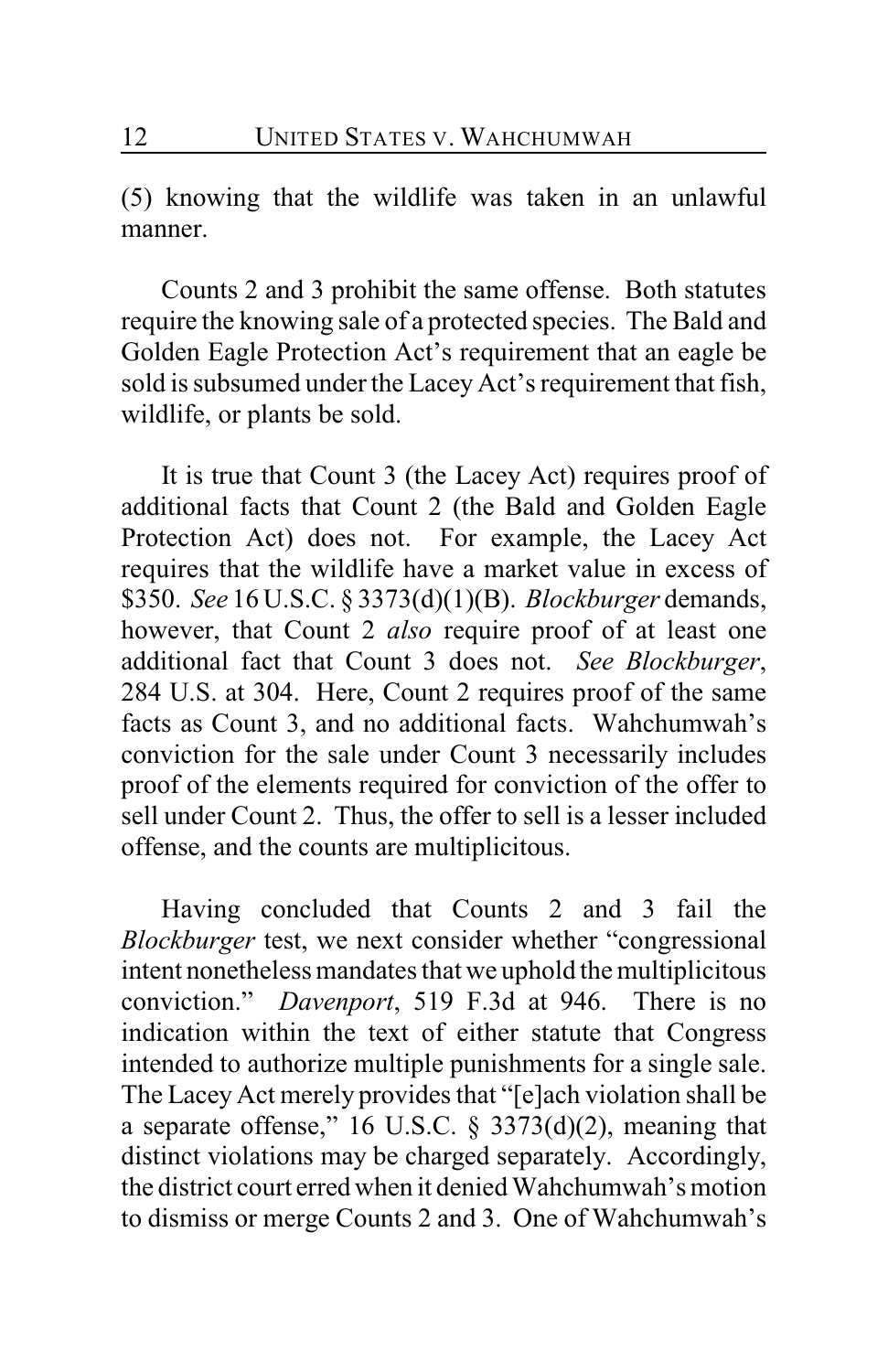convictions on Counts 2 and 3 must be vacated. We leave the determination of which count should be vacated to the district court.

#### **B. Counts 4 and 5**

Wahchumwah additionally challenges Counts 4 and 5 of the indictment as multiplicitous. Count 4 charged Wahchumwah with offering to sell a pair of eagle plumes from a collection of plumes, and Count 5 charged him with the subsequent sale of a pair of plumes. Both counts were premised on a violation of the Bald and Golden Eagle Protection Act, 16 U.S.C. § 668(a).

The Bald and Golden Eagle Protection Act provides that one may not knowingly "take, possess, sell, purchase, barter, offer to sell, purchase or barter, transport, export or import" a Bald or Golden Eagle. 16 U.S.C. § 668(a). Under Count 4, the government had to prove that Wahchumwah: (1) knowingly; (2) offered to sell; (3) a Bald or Golden Eagle; (4) without legal permission to do so. Count 5 differed only in that the government had to prove that Wahchumwah *sold* a Bald or Golden Eagle.

Here, Wahchumwah offered to sell a pair of plumes, charged under Count 4, which led to the sale that serves as the basis for Count 5. Generally speaking, a "sale" is nothing more than an offer followed by an acceptance. Because the elements of the statutory provision are the same for Counts 4 and 5, and the offer to sell requires no separate proof of fact that the actual sale does not, the offer to sell is a lesser included offense of the completed sale. There is no evidence that Congress intended a single completed sale to serve as the basis for multiple charges under the Bald and Golden Eagle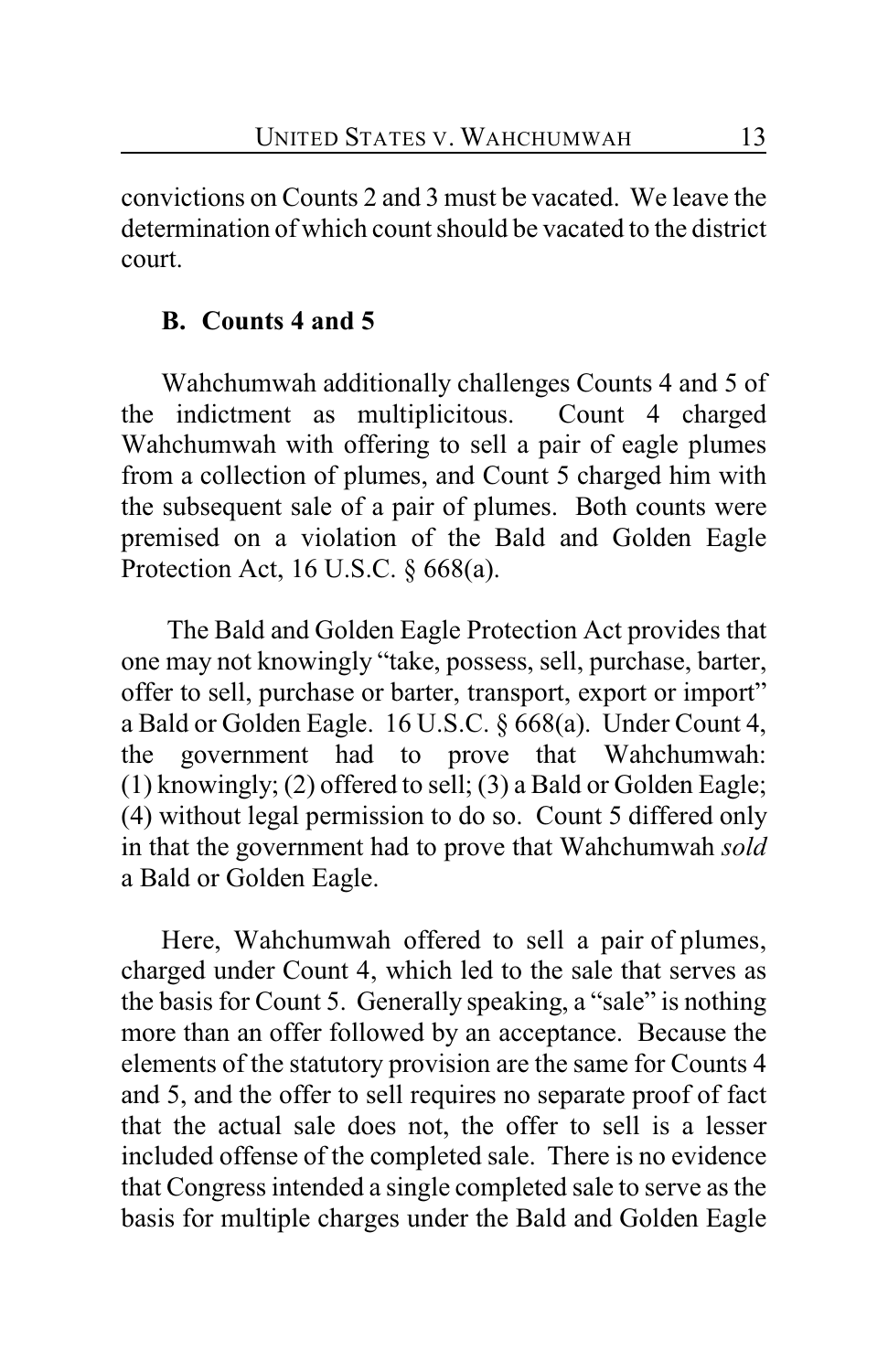Protection Act. Thus, Wahchumwah cannot be convicted for both the sale and the offer to sell.

The government asserts that the counts are not multiplicitous since Count 4 is premised on the offer of a pair of eagle plumes from a notebook containing about fifteen pairs of plumes, while Count 5 is premised on the sale of only one of those pairs of plumes. This argument fails to show how the counts are not multiplicitous, since the plumes offered for sale differ from the actual plumes sold only in that it was unclear prior to the "closing" which pair or pairs of plumes Agent Romero was going to buy. Additionally, "[t]he *Blockburger* test focuses on the statutory elements of each offense, not on the actual evidence presented at trial." *United States v. Kimbrew*, 406 F.3d 1149, 1151–52 (9th Cir. 2005) (citing *Illinois v. Vitale*, 447 U.S. 410, 416 (1980)).

 Accordingly, one of Wahchumwah's convictions on Counts 4 and 5 must be vacated. We leave the determination of which count to vacate to the district court.

## **3. Admission of photographs**

Wahchumwah contends that the district court erred in admitting into evidence redundant photographs of eagle feathers, as well as photos of feathers of birds other than eagles that Wahchumwah was legally allowed to possess. "The decision to admit potentially prejudicial evidence under Rule 403 is 'committed to the sound discretion of the trial court.'" *Boyd v. City & Cnty. of S.F.*, 576 F.3d 938, 948 (9th Cir. 2009) (quoting *United States v. Blitz*, 151 F.3d 1002, 1008 (9th Cir. 1998)). Federal Rule of Evidence 403 was properly applied "'[a]s long as it appears from the record as a whole that the trial judge adequately weighed the probative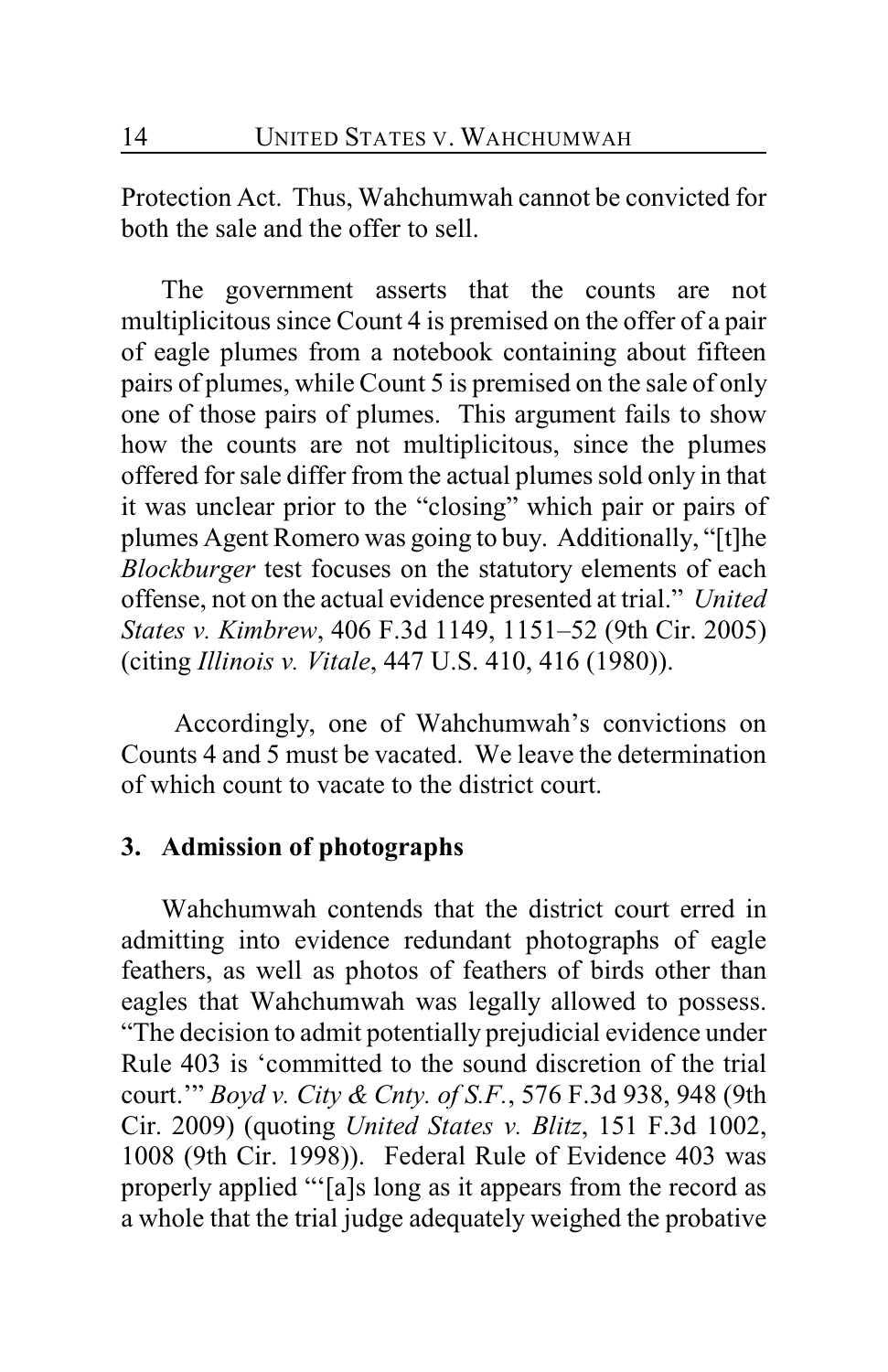value and prejudicial effect of proffered evidence before its admission.'" *United States v. Verduzco*, 373 F.3d 1022, 1029 n.2 (9th Cir. 2004) (quoting *United States v. Sangrey*, 586 F.2d 1312, 1315 (9th Cir. 1978)).

The record reflects that the district court carefully considered the photographs at issue, and balanced their probative value against the likelihood of unfair prejudice. The transcript of the pretrial hearing reveals that the district court scrutinized each photograph, finding some needlessly redundant, and others not so. Additionally, the district court instructed the jury on the very limited purpose for which they could consider the "non-eagle migratory bird evidence," and the jury was told which photos depicted an alternate view of the same bird. In light of these facts, we conclude that the district court did not abuse its discretion by admitting the photos.

## **4. Confrontation Clause**

The district court permitted two law enforcement officers to testify at trial to receiving complaints from unnamed tribal members that Wahchumwah was selling eagle parts. The government also referenced the complaints in its closing statement. Wahchumwah claims his Sixth Amendment rights were violated because he was not given an opportunity to cross-examine the unidentified tribal members who made the complaints. He relies on *Crawford v. Washington*, which permits the admission of "[t]estimonial statements of witnesses absent from trial . . . only where the declarant is unavailable, and only where the defendant has had a prior opportunity to cross-examine." 541 U.S. 36, 59 (2004).